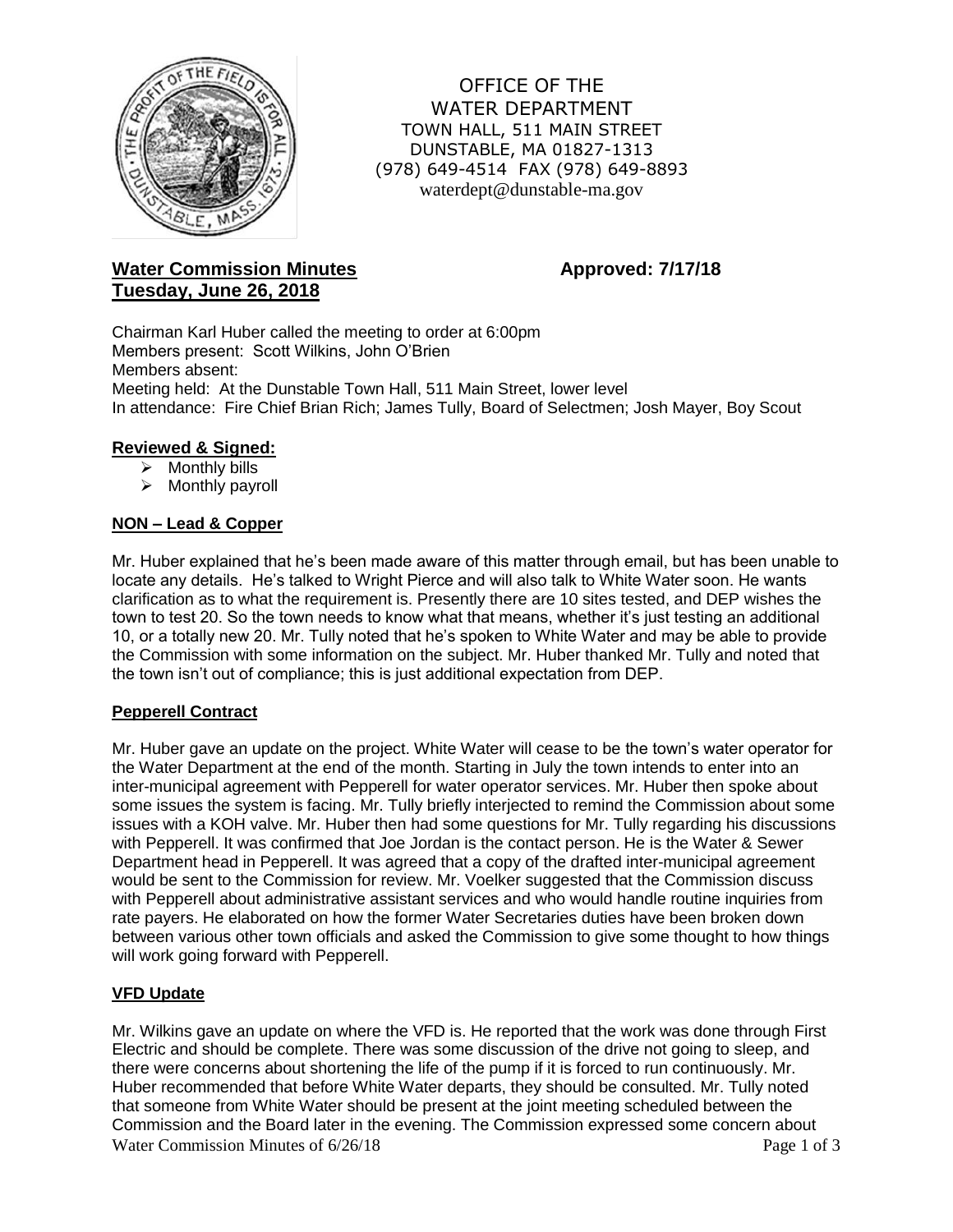this and some other ongoing problems the system is facing and felt that those should definitely be addressed. Chief Rich had a few questions about which well is running. The Commission felt it likely to be the Well No. 1. Mr. Wilkins elaborated a bit more on how the system circulates water and the concern about the pump running continuously.

### **Infrastructure Project Update**

Mr. Huber noted that this update will be done in the joint meeting with the Board of Selectmen later in the evening and will appear in their minutes.

## **Route 113 Project Update**

Mr. Huber reported on where things stand with the Rt. 113 Project. Upgrading the pipe should be an integral part of the project especially since this is a MassDOT project. The only cost the town should incur is the cost of the pipe. Especially since the road will be ripped up and redone by the existing road project. There was some discussion of what kind of pipe to use. Mr. Tully expressed some thoughts on the project and made some suggestions about the kind of pipe to be used. He noted that the Roads Commission is very interested in ensuring Water's participation with the project. Mr. Huber then inquired about the next meeting to discuss the project. Mr. Tully noted Roads will likely have someone in attendance of the joint meeting.

### **Monthly Bills & Payroll**

Mr. Voelker provided the Commission with copies of the bills and briefly went over them. These included a bill for legal services from Town Counsel, bills for engineering from Wright Pierce, a Norse bill relating to the ongoing water project, a Staples bill, National Grid bills, and the usual White Water bills. There was also a membership bill for the Mass Rural Water Association and a bill from the Groton Herald for a legal notice. Mr. Voelker also took the opportunity to ask the Commission to designate one of its members, as authorized by the Municipal Modernization Act provisions accepted by the Board of Selectmen, to sign bills for the warrant. This would merely mean that one person, usually the chair, would sign the bills and report back to the Commission at its next subsequent meeting about what bills have been paid. Since the Commission ordinarily only meets once a month it would improve the flow of bill payments. The Commission agreed that this would be a prudent measure.

A motion was made by Mr. O'Brien to designate the Water Commission Chair to have the authority to sign bills for the Commission as permitted under the Municipal Modernization Act as adopted by the Board of Selectmen. The motion was seconded by Mr. Wilkins and passed unanimously.

#### **Minutes**

The Commission considered its minutes from May 22<sup>nd</sup>, 2018. Seeing no necessary changes or modifications, the Commission proceeded with adopting them.

A motion was made by Mr. Wilkins to adopt the minutes of May  $22^{nd}$ , 2018. The motion was seconded by Mr. Huber and passed by majority vote.

#### *Additional Topics Discussed Not Noted on the Agenda*

#### **Josh Mayer Eagle Scout Project**

Mr. Mayer started off by explaining he has an eagle project in mind for Blancher Hill. He would like to do some clearing for parking in the area for easier access to the trail. Conservation Commission is in favor, but recommended he speak with Water Commission since the trail crosses over onto Water Commission land. Mr. Mayer then provided the Commission with a map of the trail and indicated the